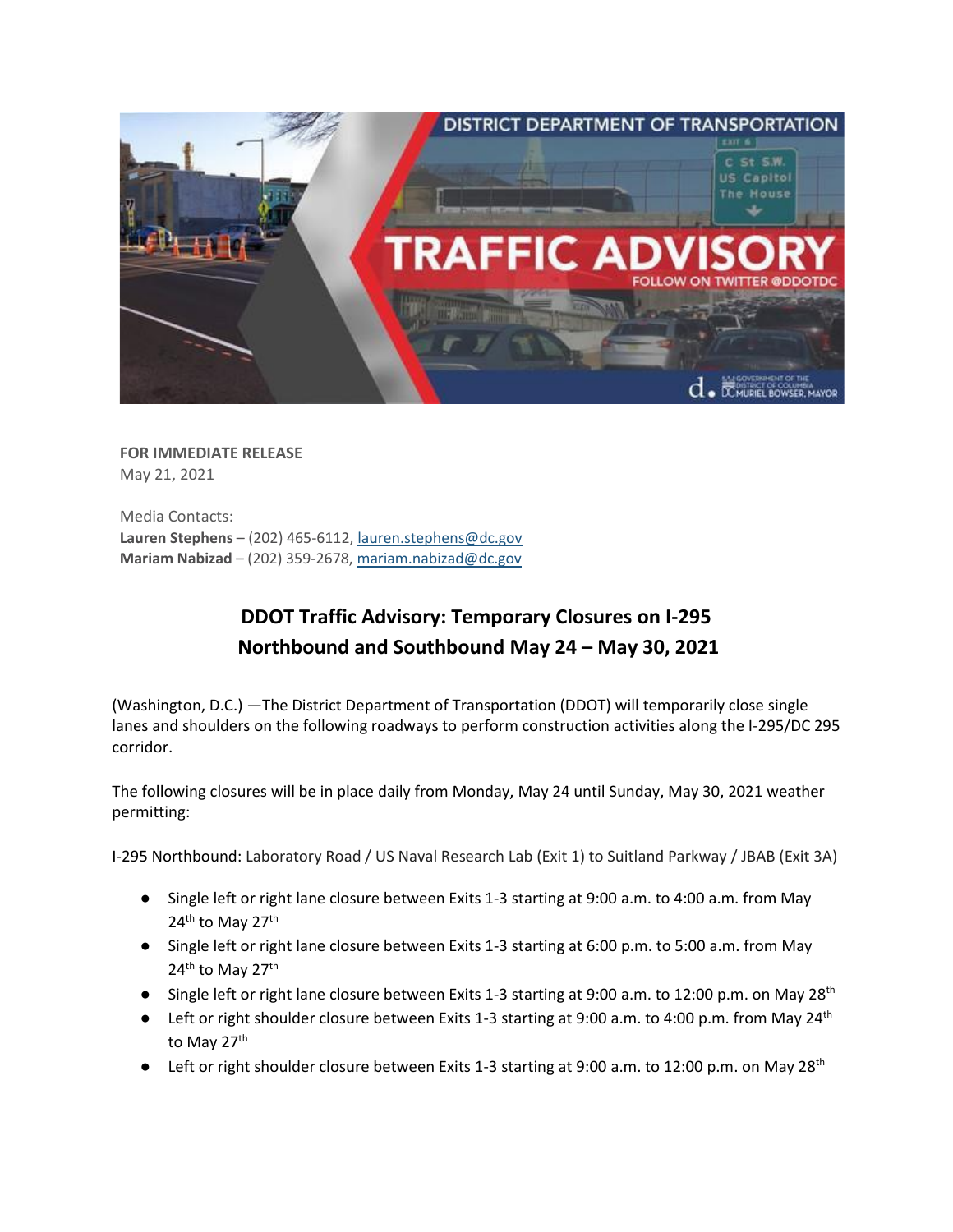I-295 Southbound: Suitland Parkway / JBAB (Exit 3A) to Laboratory Road / US Naval Research Lab (Exit 1)

- Single left or right lane closure between Exits 1-3 starting at 7:00 a.m. to 4:00 p.m. from May 24<sup>th</sup> to May 27<sup>th</sup>
- Single left or right lane closure between Exits 1-3 starting at 8:00 p.m. to 5:00 a.m. from May 24<sup>th</sup> to May 27<sup>th</sup>
- Single left or right lane closure between Exits 1-3 starting at 7:00 a.m. to 12:00 p.m. on May 28<sup>th</sup>
- Left or right shoulder closure between Exits 1-3 starting at 9:00 a.m. to 4:00 p.m. from May 24<sup>th</sup> to May 27<sup>th</sup>
- Left or right shoulder closure between Exits 1-3 starting at 9:00 a.m. to 12:00 p.m. on May 28<sup>th</sup>

## Additional Work:

- Single right lane closure on South Capitol Street SE northbound and southbound from Exit 2 (SB) to MLK Jr. Ave SE starting at 6:00 a.m. to 4:00 p.m. from May 24<sup>th</sup> to May 27<sup>th</sup>
- Single right lane closure on South Capitol Street SE northbound and southbound from Exit 2 (SB) to MLK Jr. Ave SE starting at 6:00 a.m. to 12:00 p.m. on May 28<sup>th</sup>
- Single left or right lane closure on Malcolm X Ave SE westbound from  $2^{nd}$  St. to South Capitol Street SE starting at 6:00 a.m. to 4:30 p.m. from May 24<sup>th</sup> to May 27<sup>th</sup>
- Single left or right lane closure on Malcolm X Ave SE westbound from 2<sup>nd</sup> St. to South Capitol Street SE starting at 6:00 a.m. to 12:00 p.m. on May 28<sup>th</sup>
- Single left or right lane closure on Malcom X Ave SE eastbound South Capitol to/from 2<sup>nd</sup> Street SE starting from 7:00 a.m. to 4:30 p.m. from May 24<sup>th</sup> to May 27<sup>th</sup>
- Single left or right lane closure on Malcom X Ave SE eastbound South Capitol to/from 2<sup>nd</sup> Street SE starting from 7:00 a.m. to 12:00 p.m. on May 28<sup>th</sup>
- Single right lane closure on South Capitol Street SE northbound from MLK Jr. Ave. to South Capitol Street Bridge starting at 6:00 a.m. to 6:00 a.m. **(continuous)** from May 24th to May 27th
- Single right lane closure on South Capitol Street SE northbound from MLK Jr. Ave. to South Capitol Street Bridge starting at 6:00 a.m. to 12:00 p.m. on May 28<sup>th</sup>
- Full ramp closure on I-295 northbound on-ramp from MLK Jr. Ave SE to I-295 northbound starting at 6:00 a.m. to 6:00 a.m. (continuous) from May 24<sup>th</sup> to May 30<sup>th</sup>
- Single right lane closure on St. Elizabeth's Ave SE from Gate 4 to Fifth Sterling Ave SE starting at 8:30 a.m. to 3:00 p.m. from May 24<sup>th</sup> to May 27<sup>th</sup>
- Single right lane closure on St. Elizabeth's Ave SE from Gate 4 to Fifth Sterling Ave SE starting at 8:30 a.m. to 12:00 p.m. on May 28<sup>th</sup>
- Single right lane closure on South Capitol Street SE northbound from Exit 2 (SB) to DC Streetcar Charge Station starting at 6:00 a.m. to 5:00pm from May 24<sup>th</sup> to May 28<sup>th</sup>